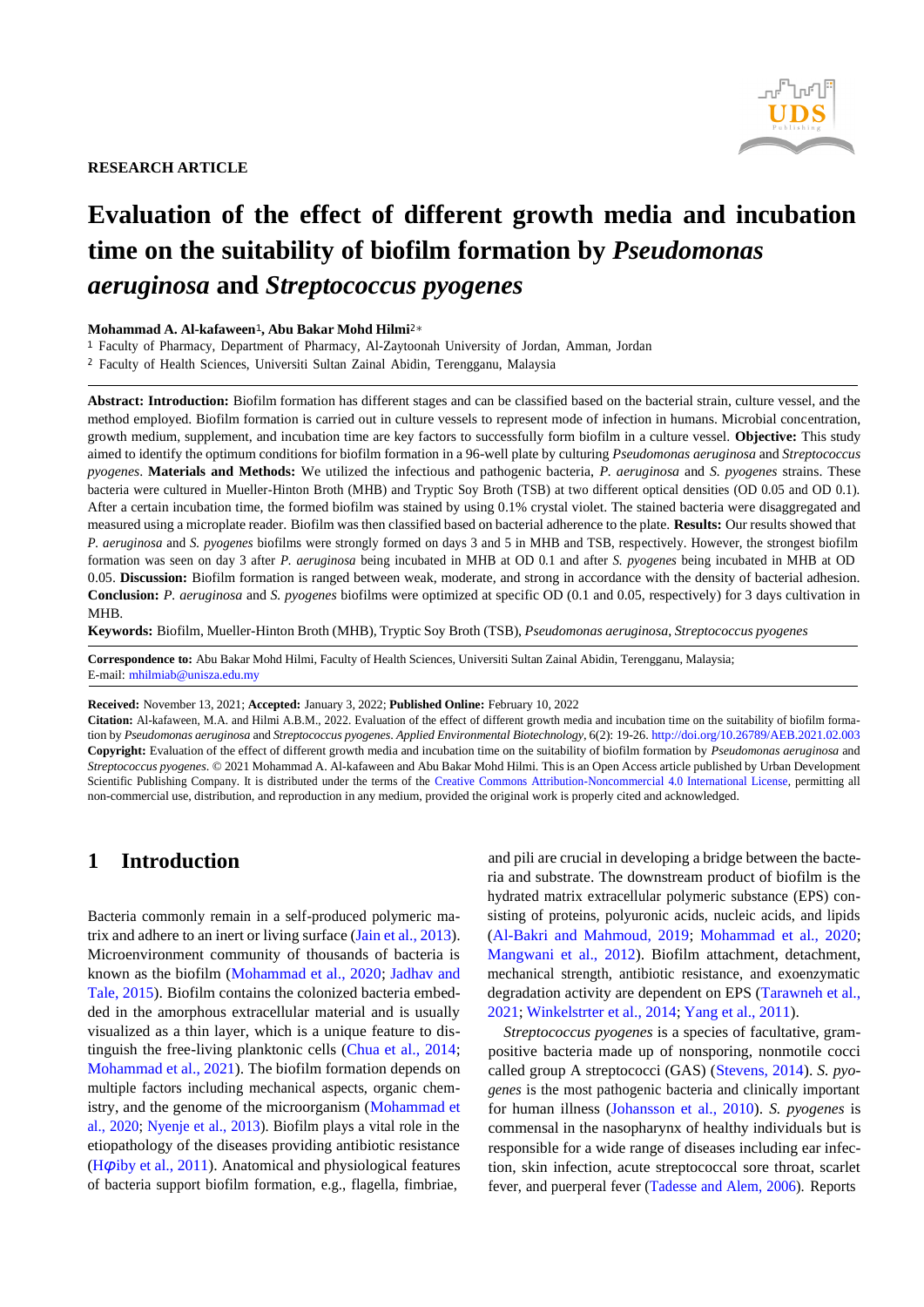suggest that the persisting existence of streptococci within human cells may develop resistance against host immune defense system and antibiotic treatment [\(Rohde and Cleary,](#page-6-8) [2016\)](#page-6-8). Although penicillin, erythromycin, and tetracycline treatment failure have been reported, antibiotics are still preferred for streptococcal infections [\(Kataja et al., 2002\)](#page-6-9), [\(Mag](#page-6-10)[nussen et al., 2016\)](#page-6-10). Thus, further study is required to eradicate streptococcal infection. *Pseudomonas aeruginosa* is a common aerobic, gram-negative, and rod-shaped bacterium that belongs to the Pseudomonadaceae family [\(Mohammad](#page-6-11) [et al., 2021;](#page-6-11) [Palanisamy et al., 2014\)](#page-6-12). It can persist within a wide range of temperatures between 37*◦*C and 42*◦*C [\(Wolska,](#page-7-5) [2008\)](#page-7-5). Being a free-living organism, it is commonly found in soil, vegetation, water, marshes, and coastal marine habitats. About 4%-12% of the human population possess *P. aeruginosa* in the gastrointestinal tract (GIT) [\(Sharma](#page-6-13) et al., 2014). *P. aeruginosa* produces a variety of infectious pigments such as pyoverdin (yellow-green), pyorubin (red-brown), and pyocyanin (blue-green) [\(El-Fouly et al., 2015\)](#page-5-2). Reducing its infection is a crucial aim in clinical setting.

Mueller-Hinton Broth (MHB) is an antimicrobial susceptibility testing medium composed of beef, dehydrated infusion from casein hydrolysate, and starch. MHB was initially developed as transparent agar and used as a cultivation medium for many species of pathogenic bacteria [\(Mueller and Hinton,](#page-6-14) [1941\)](#page-6-14). It is widely used for biofilm formation by *P. aeruginosa*, *S. pyogenes*, and many other infectious microorganisms. MHB is recommended for antimicrobial susceptibility testing of most commonly encountered aerobic and facultative anaerobic bacteria (National Committee for Clinical Laboratory Standards, 2000). Tryptic Soy Broth (TSB) is recommended for the isolation and cultivation of various aerobic and facultative anaerobic bacteria. Soya bean casein digest medium is another name for TSB and is recommended by various pharmacopeias as sterility and microbial limit testing medium [\(MacFaddin, 1985\)](#page-6-15). This medium is a highly nutritious and contains a digest of casein and peptic to provide amino acids and long-chain peptides for the growth of microorganisms. Dextrose and dibasic potassium phosphate serve as the buffer (carbohydrate source), whereas sodium chloride provides the osmotic balance for TSB. In human diseases, pathogenic bacteria, such as *P. aeruginosa* and *S. pyogenes*, are the initial colonizers in all main organs including tooth. Their interaction with the substrate facilitates the first biofilm formation as a plaque [\(Yadav and Prakash, 2017\)](#page-7-6). Plaque formation requires pellicle formation and reversible adhesion that involves weak, long-range physicochemical interactions [\(Young et al., 2016\)](#page-7-7). Interaction between cell surface-pellicle and higher adhesion-receptor mediates the biofilm attachment and adhesion among cells [\(Longo et al.,](#page-6-16) [2014\)](#page-6-16). *P. aeruginosa* and *S. pyogenes* biofilms are the primary infection in human illness. Therefore, we aimed to establish the formation of *P. aeruginosa* and *S. pyogenes* biofilms in vitro for future degradation and inhibition experiments.

### **2 Materials and Methods**

#### **2.1 Bacterial growth**

*P. aeruginosa* (ATCC 10145) and *S. pyogenes* (ATCC 19615) purchased from Teraslab Saintifik (Malaysia) were used for biofilm formation. *P. aeruginosa* and *S. pyogenes* inoculum were prepared from stock culture by selecting three to five morphologically identical colonies and were suspended into 4-5 mL of sterile MHB and TSB in sterilized universal bottles. The inoculum was incubated at 37*◦*C for 24 hours [\(Shehu et](#page-6-17) al., [2016\)](#page-6-17), [\(Jibril](#page-6-18) et al., 2019), [\(Fatima](#page-6-19) et al., 2018).

#### **2.2 Biofilm assay**

A few single colonies were suspended in sterile MHB and TSB before incubation at 37*◦*C for 24 hours. After incubation, the suspension of MHB and TSB was adjusted to OD 0.1 and 0.05 for each broth, respectively. Then, 200 *µ*L of adjusted bacterial suspension was transferred to microtiter plate. The negative control contained 200 *µ*L of broth without bacteria. *P. aeruginosa* and *S. pyogenes* biofilms were observed for their adherence to microtiter plate after 3, 5, and 7 days of incubation. At the end of incubation, the solution was discarded, and the well was washed three times with 200  $\mu$ L of phosphate-buffered saline to remove planktonic bacteria. The plates were air-dried and stained with 200 *µ*L of 1% crystal violet for 10 min. The plates were carefully rinsed under running tap water to remove excess stain, airdried at room temperature before solubilizing the biofilm with 200  $\mu$ L of 95% ethanol. Biofilms were characterized using a microplate reader at 570 nm (Tecan Infinite 200 PRO, Austria). The experiments were performed in triplicate [\(Mo](#page-6-3)[hammad et al., 2021;](#page-6-3) [Jaffar et al., 2016;](#page-6-20) [Mohammad et al.,](#page-6-1) [2020;](#page-6-1) [Tarawneh](#page-7-0) et al., 2021).

#### **2.3 Biofilms analyses**

or nonadherent [NA = OD  $\leq$  ODC)]. ODC was referred to *ODC*)], weak adherent [WA = *ODC* < *OD* ≤  $(2 \times$  *ODC*)], *OD*)], moderate adherent [MA =  $(2 \times$  ODC) < OD ≤  $(4 \times$ *×* adherent strengths: strong adherent [SA = (4 ODC) *<* The following criteria were used to classify the different the density of the negative control [\(Al-kafaween](#page-5-3) et al., 2019; [Al-kafaween et](#page-5-4) al., 2019a; [Mohammad](#page-6-3) et al., 2021; [Nyenje](#page-6-4) et al., [2013\)](#page-6-4).

### **2.4 Statistical analyses**

Quantitative analysis of biofilm formation was performed by using SPSS (version 20.0: IBM). Mean differences were determined by using an independent t-test. Statistical significance was set at  $p < 0.05$ .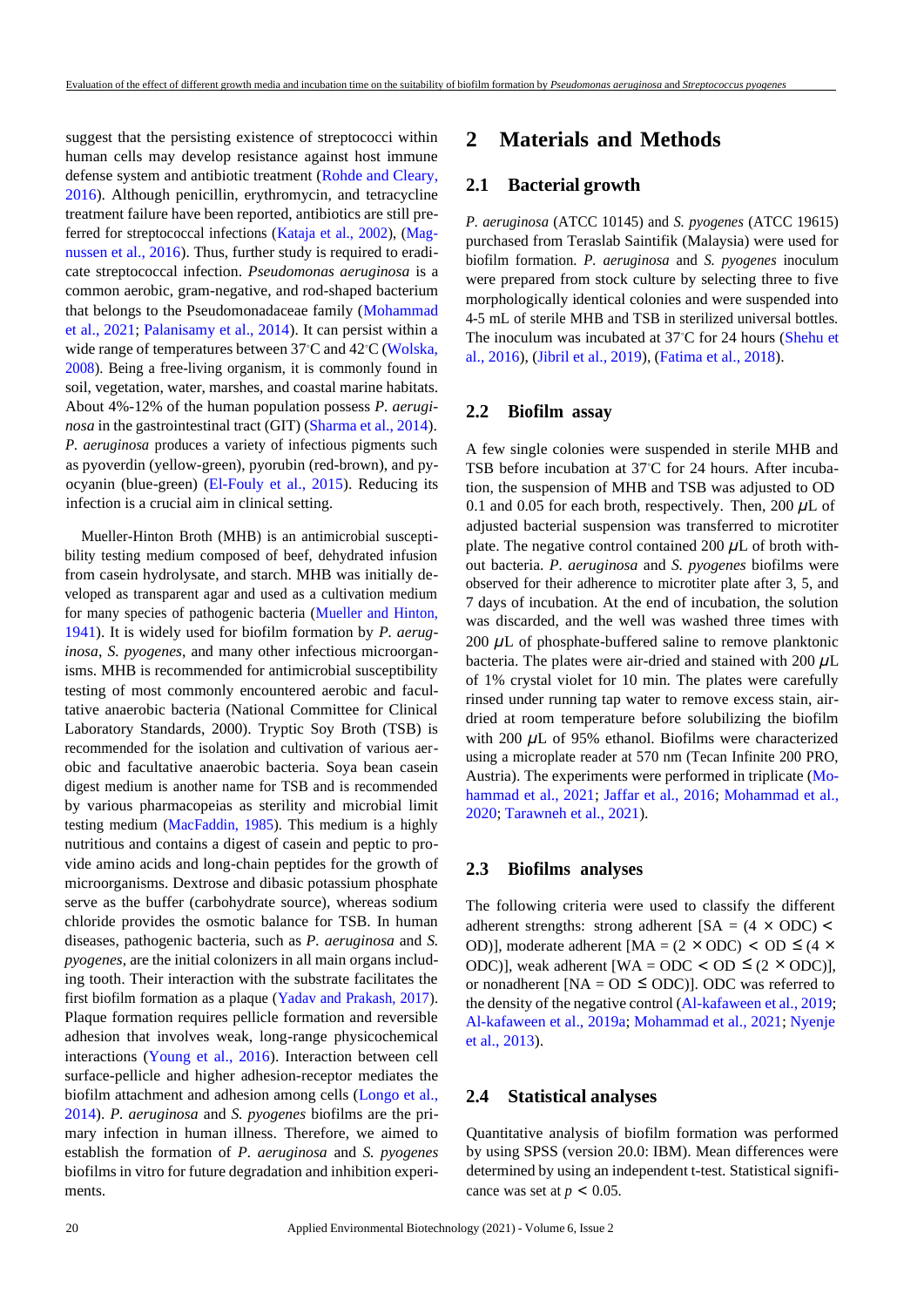# **3 Results**

*±* 0.09. However, the adherence was lesser than the biofilms 0.04, TSB OD  $0.05 = 0.56 \pm 0.05$ , and TSB OD  $0.1 = 0.64$  $\text{well}$ ; MHB OD 0.05 = 0.53  $\text{£}$ 05, MHB OD 0.1 = 0.67  $\pm$  $= 1.07$  **⊕**.02. On day 5, the biofilms strongly adhered to the  $1.11 \oplus 01$ , TSB OD  $0.05 = 0.83$   $0.04$ , and TSB OD 0.1 after incubation with  $MHB = 0.76 \pm 0.11$ , MHB OD  $0.1 =$ [Figure 1 d](#page-2-0)emonstrates the reproducibility of *P. aeruginosa* biofilm. On day 3, the biofilms strongly adhered to the plate on day 3. On day 7, biofilms did not adhere to the well after incubation with MHB OD  $0.05 = 0.05 \pm 0.0$ , MHB OD 0.1  $= 0.06 \pm 0.01$ , TSB OD  $0.05 = 0.05 \pm 0.0$ , and TSB OD 0.1  $= 0.06 \pm 0.01$ .

<span id="page-2-0"></span>

**Figure 1.** Effects of growth medium and optical density on biofilm formation by *P. aeruginosa* in MHB (OD 0.05 and 0.1) and TSB (OD 0.05 and 0.1). Asterisk (\*) indicates that independent t-test was significant ( $p < 0.05$ ).



<span id="page-2-1"></span>**Figure 2.** Effects of growth medium and optical density on biofilm formation by *S. pyogenes*in MHB (OD 0.05 and 0.1) and TSB (OD 0.05 and 0.1). Asterisk (\*) indicates that independent t-test was significant ( $p < 0.05$ ).

*±* 0.02. However, the adherence was lesser than biofilms on  $\pm$  0.03, TSB OD 0.05 = 0.56  $\pm$  0.05, and TSB OD = 0.41 to the well; MHB OD =  $0.6 \pm 0.02$ , MHB OD  $0.1 = 0.46$  $0.1 = 0.53 \pm 0.02$ . On day 5, the biofilms strongly adhered  $= 0.56 \pm 0.07$ , TSB OD  $0.05 = 0.78 \pm 0.07$ , and TSB OD incubation with MHB OD  $0.05 = 0.84 \pm 0.05$ , MHB OD 0.1 [Figure 2 d](#page-2-1)emonstrates the reproducibility of *S. pyogenes* biofilm. On day 3, biofilms strongly adhered to the plate after day 3. On day 7, biofilms did not adhere to the well after incubation with MHB OD  $0.05 = 0.05 \pm 0.01$ , MHB OD 0.1  $= 0.05 \pm 0.0$ , TSB OD  $0.05 = 0.05 \pm 0.01$ , and TSB OD 0.1  $= 0.04 \pm 0.0$ .

[Table 1](#page-3-0) and Table 2 demonstrates the classification of biofilm formation by *P. aeruginosa* and *S. pyogenes* on mi-

| <b>Medium/Initial</b><br>inoculum concentration | Control                                                    | Day 3                 | Day 5                 | Day 7                 | $P$ -value                                                                                       |
|-------------------------------------------------|------------------------------------------------------------|-----------------------|-----------------------|-----------------------|--------------------------------------------------------------------------------------------------|
| <b>Parameters</b>                               | Mean $ODc+SD$ Mean $OD + SD$ Mean $OD + SD$ Mean $OD + SD$ |                       |                       |                       | MHB $OD_{600}$ (0.05) compare with<br>TSB OD <sub>600</sub> (0.05)<br>No significance<br>(0.089) |
| MHB $OD_{600}$ $(0.05)$                         | $0.05 + 0.01$                                              | $0.76 + 0.11$<br>(SA) | $0.53 + 0.05$<br>(SA) | $0.05 + 0.0$<br>(NA)  | MHB $OD_{600}$ (0.05) compare with<br>TSB $OD_{600}$ $(0.1)$<br>(0.013)                          |
| MHB OD <sub>600</sub> (0.1)                     | $0.05 \pm 0.01$                                            | $1.11 + 0.01$<br>(SA) | $0.67 + 0.04$<br>(SA) | $0.06 + 0.01$<br>(NA) | MHB $OD_{600}$ (0.1) compare with TSB<br>$OD_{600}$ (0.05)<br>(0.016)                            |
| TSB $OD_{600}$ $(0.05)$                         | $0.05 \pm 0.01$                                            | $0.83 + 0.07$<br>(SA) | $0.56 + 0.05$<br>(SA) | $0.05 + 0.0$<br>(NA)  | MHB $OD_{600}$ (0.1) compare with TSB<br>$OD_{600}$ $(0.1)$<br>No significance<br>(0.110)        |
| TSB OD <sub>600</sub> (0.1)                     | $0.05 \pm 0.01$                                            | $1.07 + 0.02$<br>(SA) | $0.64 + 0.09$<br>(SA) | $0.06 + 0.01$<br>(NA) | TSB $OD_{600}$ (0.1) compare with TSB<br>$OD_{600} (0.05)$<br>(0.018)                            |
|                                                 |                                                            |                       |                       |                       | MHB $OD_{600}$ (0.05) compare with<br>MHB OD <sub>600</sub> (0.1)<br>(0.014)                     |

**Table 1.** Classification of *P. aeruginosa* biofilms

Note: Mueller Hinton Broth (MHB), Tryptic Soy Broth (TSB), Non-adherent (NA), Weakly adherent (WA), Moderately adherent (MA), Strongly adherent (SA), ODc (optical density for control), OD (optical density for test)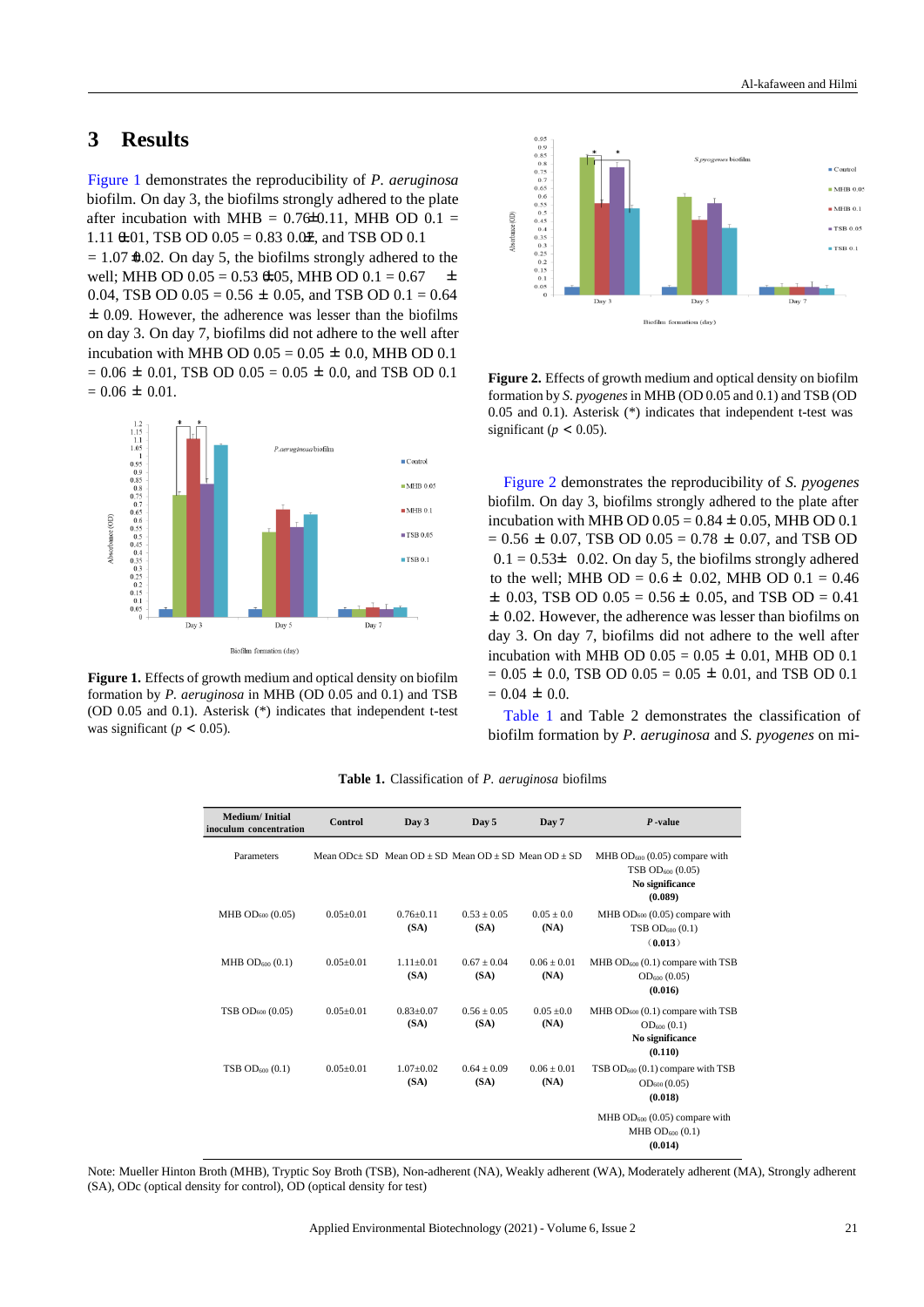<span id="page-3-0"></span>

| <b>Medium/Initial</b><br>inoculum concentration | Control                                                    | Day 3                 | Day 5                 | Day 7                 | $P$ -value                                                                                       |
|-------------------------------------------------|------------------------------------------------------------|-----------------------|-----------------------|-----------------------|--------------------------------------------------------------------------------------------------|
| Parameters                                      | Mean $ODc+SD$ Mean $OD + SD$ Mean $OD + SD$ Mean $OD + SD$ |                       |                       |                       | MHB $OD_{600}$ (0.05) compare with<br>TSB OD <sub>600</sub> (0.05)<br>No significance<br>(0.089) |
| MHB $OD_{600}$ (0.05)                           | $0.05 + 0.01$                                              | $0.76 + 0.11$<br>(SA) | $0.53 + 0.05$<br>(SA) | $0.05 + 0.0$<br>(NA)  | MHB $OD_{600}$ (0.05) compare with<br>$TSB OD600$ $(0.1)$<br>(0.013)                             |
| MHB $OD_{600}$ (0.1)                            | $0.05 + 0.01$                                              | $1.11 + 0.01$<br>(SA) | $0.67 + 0.04$<br>(SA) | $0.06 + 0.01$<br>(NA) | MHB $OD_{600}$ (0.1) compare with TSB<br>$OD_{600}$ (0.05)<br>(0.016)                            |
| TSB OD <sub>600</sub> (0.05)                    | $0.05 \pm 0.01$                                            | $0.83 + 0.07$<br>(SA) | $0.56 + 0.05$<br>(SA) | $0.05 + 0.0$<br>(NA)  | MHB $OD_{600}$ (0.1) compare with TSB<br>$OD_{600} (0.1)$<br>No significance<br>(0.110)          |
| TSB OD <sub>600</sub> (0.1)                     | $0.05 + 0.01$                                              | $1.07 + 0.02$<br>(SA) | $0.64 + 0.09$<br>(SA) | $0.06 + 0.01$<br>(NA) | TSB $OD_{600}$ (0.1) compare with TSB<br>$OD_{600} (0.05)$<br>(0.018)                            |
|                                                 |                                                            |                       |                       |                       | MHB $OD_{600}$ (0.05) compare with<br>$MHB OD_{600} (0.1)$<br>(0.014)                            |

| <b>Table 2.</b> Classification of S. pyogenes biofilms |  |
|--------------------------------------------------------|--|
|--------------------------------------------------------|--|

Note: Mueller Hinton Broth (MHB), Tryptic Soy Broth (TSB), Non-adherent (NA), Weakly adherent (WA), Moderately adherent (MA), Strongly adherent (SA), ODc (optical density for control), OD (optical density for test)

crotiter plate after 3, 5, and 7 days of incubation with MHB OD 0.05, MHB OD 0.1, TSB OD 0.05, and TSB OD 0.1. The biofilms adhered strongly to the plate on days 3 and 5 but did not adhere on day 7. As *P. aeruginosa* and *S. pyogenes* biofilms on day 3 have displayed the strongest adherence for both media and densities therefore, we further quantify statistically. The formation of *P. aeruginosa* biofilm in MHB OD 0.1 was significantly higher than MHB OD 0.05 ( $p = 0.014$ ) and TSB OD  $0.05$  ( $p = 0.016$ ). Meanwhile, the formation of *S. pyogenes* biofilm in MHB OD 0.05 was significantly higher than MHB OD 0.1 (*p* = 0.016) and TBS OD 0.1 (*p* = 0.019).

### **4 Discussion**

This is the first comparative study between MHB OD 0.05, MHB OD 0.1, TSB OD 0.05, and TSB OD<sub>600</sub>  $(0.1)$  for biofilm formation by *P. aeruginosa* and *S. pyogenes*. Biofilm formation in microtiter plates is certainly the most commonly used method. Originally developed by Fletcher to investigate bacteria attachment [\(Azeredo et al., 2017;](#page-5-5) [Fletcher, 1977\)](#page-5-6), it further proved to be compatible with the study of sessile development [\(Azeredo et al., 2017\)](#page-5-5). In the classical procedure, bacterial cells are grown in the wells of a microtiter plate [\(Djordjevic et al., 2002\)](#page-5-7). At different time points, the wells are emptied and washed to remove planktonic cells before staining the biomass attached to the surface of the wells. Biofilm biomass can alternatively be quantified by detachment and subsequent plating [\(Azeredo et al., 2017\)](#page-5-5). Biofilm producing bacteria are responsible for many recalcitrant infections and are notoriously difficult to eradicate. They exhibit resistance to antibiotics by various methods like

restricted penetration of antibiotic into biofilms, decreased growth rate and expression of resistance genes [\(Lewis, 2001\)](#page-6-21). There are various methods for biofilm detection [\(Aparna](#page-5-8) and [Yadav, 2008;](#page-5-8) [Donlan et al., 2001;](#page-5-9) [Hassan et al., 2011\)](#page-5-10). In this study, *P. aeruginosa* and *S. pyogenes* were evaluated by a microtiter plate method for their ability to form biofilms using both media (MHB and TSB) and ODs (OD<sub>600 0.05</sub> and OD<sup>600</sup> <sup>0</sup>*.*1). *P. aeruginosa* biofilms on day three were significantly higher compared to days four, five and six. Similarly, *S. pyogenes* biofilms on day three were significantly higher compared to days four, five, and six. Thus, suggest that at day three, a large number of bacteria in the plate were switched to biofilm. An optimum number of bacteria adherence occurred in microtiter plate resulting strong biofilm formation on that day [\(Jama et al., 2017;](#page-6-22) [Rossi et al., 2016\)](#page-6-23). In addition to day three, this study indicates that the biofilm formation by *P. aeruginosa* and *S. pyogenes* were strong on days four, five and six. *P. aeruginosa* and *S. pyogenes* were not able to produce strong biofilm on days two and seven. Many factors such as integration of diverse signals from the environment might play a role in biofilm formation, concurrent with other events such as phenotypic and genetic switching during biofilm production and also EPS production [\(Bakar](#page-5-11) et al., 2018; [Ismael,](#page-6-24) 2013). This study found that both bacteria are able to form biofilms by using MHB and TSB, but *S. pyogenes* biofilm was slightly higher in MHB than TSB. Biofilms can form until day five by using both media (MHB and TSB) at both ODs (OD<sup>600</sup> <sup>0</sup>*.*<sup>05</sup> and OD<sup>600</sup> <sup>0</sup>*.*1). Composition of medium has been documented to influence the ability of bacteria to produce biofilm under *in vitro* conditions. The presence of glucose in growth media has been reported to enhance biofilm formation [\(Stepanovi](#page-6-25) et al., [2000\)](#page-6-25). Type of media, culture condition and surface of ves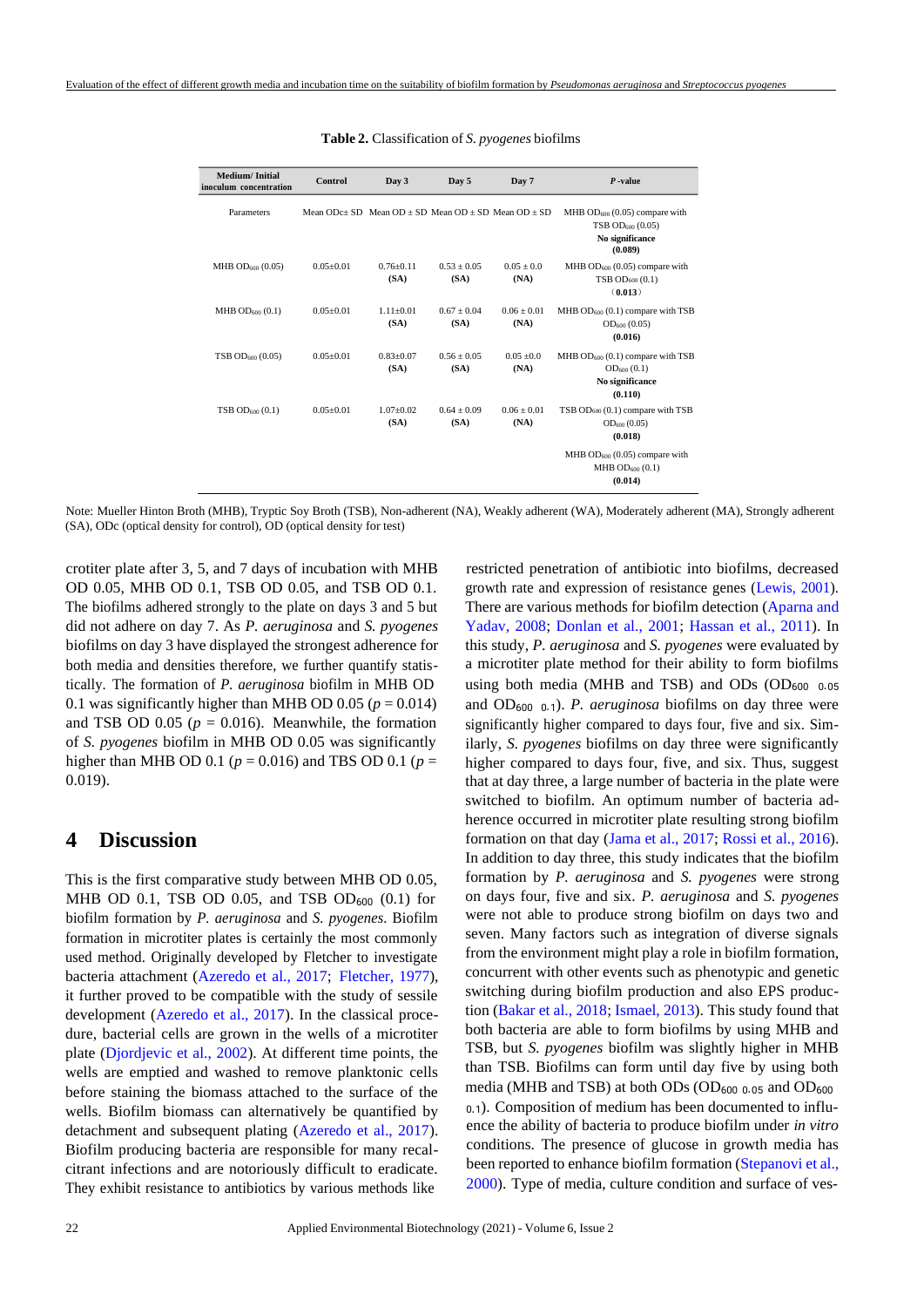sel cultivation are significantly robust the biofilm formation [\(Hood and Zottola, 1997;](#page-6-26) [Iversen et al., 2004\)](#page-6-27). The ability to adhere to a solid surface and the consecutive formation of an organised bacterial biofilm community are crucial for the formation of *P. aeruginosa* and *S. pyogenes* biofilms. This is because the formation of biofilm depends on the ability of bacteria to attach in the surface for 96-well plate [\(Mer](#page-6-28)[ritt et al., 2011\)](#page-6-28). It is well known that the switching from a planktonic to a biofilm mode of growth is an intricate process, which occurs in response of environmental changes. As the first step of biofilm formation is bacterial adhesion to surface, this study hypothesis that the strains showed a high ability to create hydrophobic interactions with the microtiter plate surface [\(Woo](#page-7-8) et al., 2012). Moreover, physical and chemical plate properties are the main factor that regulate the initial adhesion process [\(Lemos](#page-6-29) et al., 2014).

Comparison between Mueller-Hinton Broth (MHB) and Tryptic Soy Broth (TSB) for *Pseudomonas aeruginosa* and *Streptococcus pyogenes* biofilm formatio Recognition of the fact that bacterial biofilm may play a role in the pathogenesis of disease has led to an increased focus on identifying diseases that may be biofilm-related. Biofilm infections are typically chronic in nature, as biofilm-residing bacteria can be resilient to both the immune system, antibiotics, and other treatments [\(Vestby](#page-7-9) et al., 2020). In most cases reviewed, the biofilms were identified through various imaging technics, in addition to other study approaches. Biofilm being a mere reservoir of pathogenic bacteria, to playing a more active role, e.g., by contributing to inflammation. Observations also indicate that biofilm does not exclusively occur extracellularly, but may also be formed inside living cells. Furthermore, the presence of biofilm may contribute to development of cancer [\(Vestby et al., 2020\)](#page-7-9). Commonly, biofilm formation is influenced by cell motility particularly when it is mediated by flagella. Under certain environmental conditions, flagella is necessary for biofilm formation by *P. aeruginosa* [\(Priya and Brundha, 2013\)](#page-6-30). However, the rapid decrease of biofilm-forming capacity that observed on day seven could be attributed to the loss of exopolymers from the biofilm and in particular of exopolysaccharides, which may suggest that an active process of detachment was occurring, probably mediated by enzymatic degradation [\(Allison et al., 1998\)](#page-5-12). Biofilms can be found almost anywhere and may impact human health both positively and negatively. One example of a positive effect includes the biofilms of commensal bacteria such as *S. pyogenes* and *S. epidermidis*, which can impede the colonisation of potentially pathogenic bacteria through the stimulation of host-cell immune defences and the prevention of adhesion [\(Gupta et al., 2016;](#page-5-13) [Vestby et al., 2020\)](#page-7-9). Due to the widespread distribution of biofilms in diseases and their resilience to numerous antimicrobial treatments, biofilm research is receiving more attention. Owing to increasing antimicrobial resistance, the focus of current research is shifting from targeting bacterial growth/division that causes cell death or dormancy, towards novel approaches [\(Archer](#page-5-14) et al.,

[2011\)](#page-5-14).

Previous study showed that *P. aeruginosa* produced a great biofilm on day three [\(Culotti and Packman, 2014\)](#page-5-15). Another study found that day three was the preferable day in producing strong biofilm by *Proteus mirabilis* [\(Emineke et al., 2017\)](#page-5-16). A study in 2001 showed that an ideal cultivation period for producing biofilms by *Candida albicans* was at 72 hours and *Saccharomyces cerevisiae* was at 60 hours [\(Chandra et al.,](#page-5-17) [2001\)](#page-5-17). Previous study reported that *Escherichia coli* produced a strong biofilm on day 3 and 5 [\(Al-kafaween et al.,](#page-5-18) [2019b\)](#page-5-18). Study by [\(Jaffar](#page-6-20) et al., 2016) reported that day 2 was the preferable incubation duration to produce biofilm in *A. actinomycetemcomitans* and day 7 for *P. gingivalis*. Previous studies have indicated that temperature, nutrients and other components in media affected the attachment of microorganisms to the surfaces of various materials [\(Hood and Zottola,](#page-6-26) [1997;](#page-6-26) [Iversen et al., 2004\)](#page-6-27). Study by [\(Al-kafaween et al.,](#page-5-18) [2019b\)](#page-5-18) showed that the *E. coli* produced biofilm on day 3 and day 5 in Brain heart infusion (BHI) and Luria broth (LB) at OD 0.05 and OD 0.1 [\(Al-kafaween et al., 2019\)](#page-5-3). Studies have used TSB for *Staphylococcus* and *Pseudomonas* species but this depends on growing condition of microorganisms and optical density [\(Nyenje et al., 2013;](#page-6-4) [Stepanovi et al., 2000\)](#page-6-25). Meanwhile, *P. aeruginosa* and *Klebsiella pneumonia* have been reported to produce strong biofilm formation in TSB in different pH and different temperatures (Hoš[tack](#page-6-31)á et al., [2010\)](#page-6-31). Previous study demonstrated that the *S. epidermidis* had produced biofilm on day 3 and 5 in MHB and TSB at OD  $0.05$  and OD  $0.1$  [\(Al-kafaween](#page-5-18) et al., 2019b). This study suggests that as non-motile bacteria, *S. pyogenes* are able to form strong biofilm with very minimum number of CFU. On the other hand, *P. aeruginosa* is a motile bacterium prefers more cells for biofilm formation. However, both concentration of OD 0.05 and OD 0.1 are ranged as lower concentration of CFU. Lower concentration is the best start for biofilm maturation because it provides enough attachment space for planktonic cells [\(Jaffar et al., 2016\)](#page-6-20). However, in this study selected the suitable media based on the highest value of biofilm formation after the measurement of wavelength was obtained regardless the level of inoculum. However, based on our findings, MHB is most suitable for biofilm formation by *P. aeruginosa* and *S. pyogenes*. The type of media, culture condition, and surface of vessel cultivation are significant factors affecting robust biofilm formation. Composition of the medium can also influence the ability of bacteria to produce biofilm under *in vitro* conditions.

### **5 Conclusion**

Incubation time, growth medium, and OD can significantly affect the formation of *P. aeruginosa* and *S. pyogenes* biofilms. We found that the formation of biofilm by *P. aeruginosa* and *S. pyogenes* successfully occurred on day 3. MHB is a suitable medium for *P. aeruginosa* and *S. pyogenes* biofilms. Both of these bacteria successfully formed biofilms at lower cell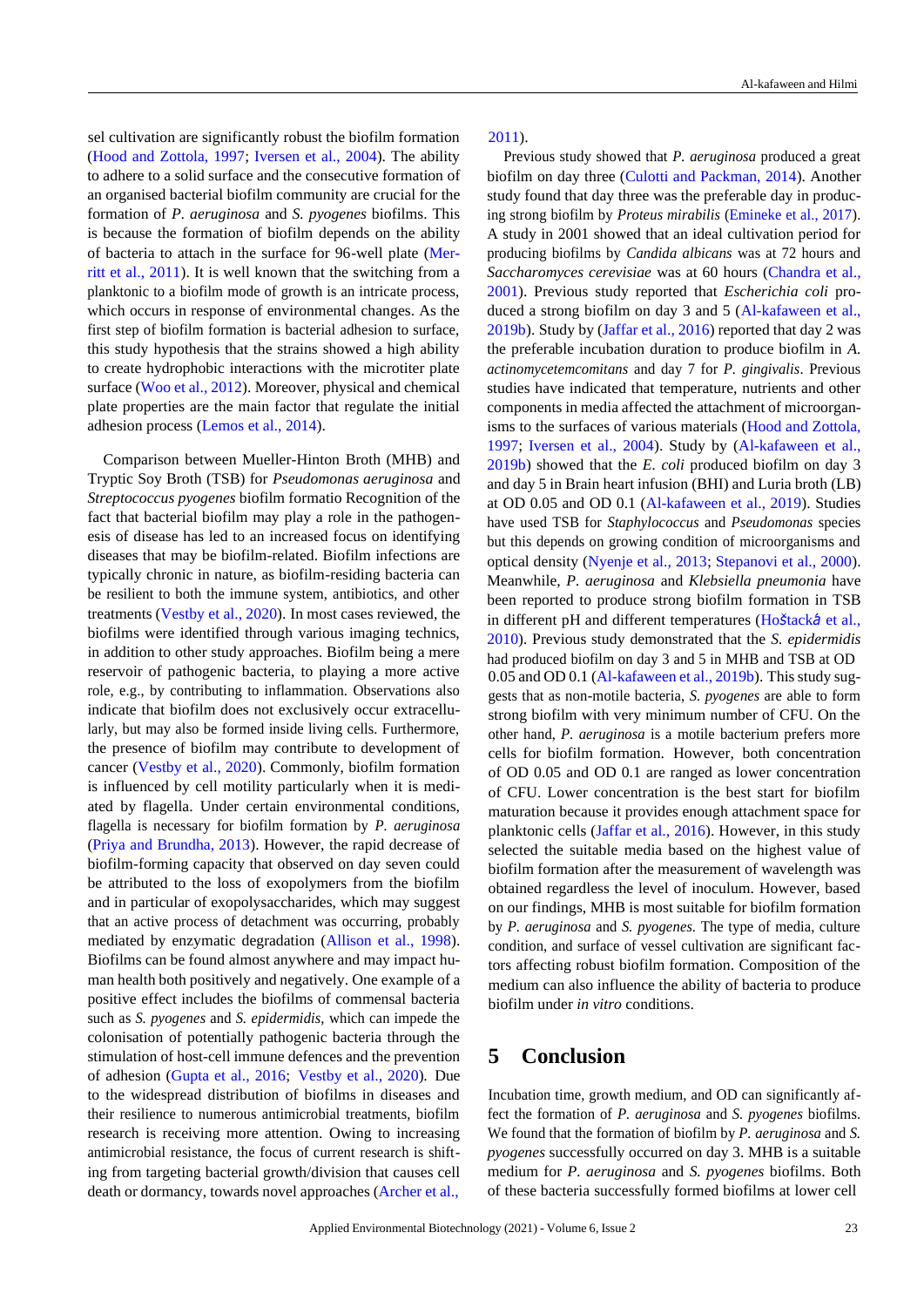density such that for *P. aeruginosa* and *S. pyogenes* were 0.1 and 0.05, respectively. We suggest that the specific medium (MHB) and lower cell concentration should be used for formation of strong biofilm by these bacteria and may further facilitate future biofilm research.

### **Acknowledgments**

This work was supported by grant: UniSZA/2018/DPU/13: R0034-R013. The authors thank staff members of the Faculty of Health Sciences and Microbiology Laboratory at Universiti Sultan Zainal Abidin (UniSZA).

# **Conflict of Interest**

The authors declare that there is no conflict of interest regarding the publication of this article.

# **Author Contributions**

All authors made substantial contributions to conception and design, acquisition of data, or analysis and interpretation of data.

### **References**

- <span id="page-5-1"></span>Al-Bakri, A.G. and Mahmoud, N.N., 2019. Photothermal-induced antibacterial activity of gold nanorods loaded into polymeric hydrogel against *Pseudomonas aeruginosa* biofilm. *Molecules*, 24(14), 2661. <https://doi.org/10.3390/molecules24142661>
- Al-Kafaween, M.A., Hilmi, A.B.M., Al-Jamal, H.A.N., Elsahoryi, N.A., Jaffar, N. and Zahri, M.K., 2020. *Pseudomonas aeruginosa* and *Streptococcus pyogenes* Exposed to Malaysian Trigona Honey In Vitro Demonstrated Downregulation of Virulence Factor. *Iranian Journal of Biotechnology*, 18(4), e2542.
- Al-kafaween, M.A., Hilmi, A.B.M., Al-Jamal, H.A.N., Jaffar, N., Al-Sayyed, H. and Zahri, M.K., 2021. Effects of Selected Malaysian Kelulut Honey on Biofilm Formation and the Gene Expression Profile of Staphylococcus Aureus, *Pseudomonas aeruginosa* and Escherichia Coli. *Jordan Journal of Pharmaceutical Sciences*, 14(1).
- <span id="page-5-3"></span>Al-kafaween, M.A., Hilmi, A.B.M., Jaffar, N., Al-Jamal, H.A.N. and Zahri, M.K., 2019. Determination of optimum incubation time for formation of *Pseudomonas aeruginosa* and *Streptococcus pyogenes* biofilms in microtiter plate. *Bulletin of the National Research Centre*, 43(1), 1-5. <https://doi.org/10.1186/s42269-019-0131-9>
- Al-kafaween, M.A., Hilmi, A.B.M., Jaffar, N., Al-Jamal, H.A.N., Zahri, M.K. and Jibril, F.I., 2020. Antibacterial and Antibiofilm activities of Malaysian Trigona honey against *Pseudomonas aeruginosa* ATCC 10145 and *Streptococcus pyogenes* ATCC 19615. *Jordan Journal of Biological Sciences*, 13(1), 69 - 76.
- <span id="page-5-4"></span>AL-Kafaween, M.A., Khan, R.S., Hilmi, A.B.M. and Ariff, T.M., 2019a. Characterization of biofilm formation by Escherichia coli: An in vitro study. *Journal of Applied Biology & Biotechnology*, 7(03), 17-19. <https://doi.org/10.7324/JABB.2019.70304>
- <span id="page-5-18"></span>AL-Kafaween, M.A., Khan, R.S., Hilmi, A.B.M. and Ariff, T.M., 2019b. Characterization of biofilm formation by Escherichia coli: An in vitro study. *Journal of Applied Biology & Biotechnology*, 7(03), 17-19. <https://doi.org/10.7324/JABB.2019.70304>
- Al-kafaween, M.A., Mohd Hilmi, A.B., Jaffar, N., Nagi Al-Jamal, H.A., Zahri, M.K., Amonov, M., Elsahoryi, N.A., 2020. Effects of Trigona honey on the Gene Expression Profile of *Pseudomonas aeruginosa* ATCC 10145 and *Streptococcus pyogenes* ATCC 19615. *Jordan Journal of Biological Sciences*, 13(2).
- <span id="page-5-12"></span>Allison, D.G., Ruiz, B., SanJose, C., Jaspe, A. and Gilbert, P., 1998. Extracellular products as mediators of the formation and detachment of Pseudomonas fluorescens biofilms. *FEMS Microbiology Letters*, 167(2), 179-184. <https://doi.org/10.1111/j.1574-6968.1998.tb13225.x>

<span id="page-5-8"></span>Aparna, M.S. and Yadav, S., 2008. Biofilms: microbes and disease. *Brazilian Journal of Infectious Diseases*, 12(6), 526-530. <https://doi.org/10.1590/S1413-86702008000600016>

- <span id="page-5-14"></span>Archer, N.K., Mazaitis, M.J., Costerton, J.W., Leid, J.G., Powers, M.E. and Shirtliff, M.E., 2011. Staphylococcus aureus biofilms: properties, regulation, and roles in human disease. *Virulence*, 2(5), 445-459. <https://doi.org/10.4161/viru.2.5.17724>
- <span id="page-5-5"></span>Azeredo, J., Azevedo, N.F., Briandet, R., Cerca, N., Coenye, T., Costa, A. R., Jaglic, Z., 2017. Critical review on biofilm methods. *Critical Reviews in Microbiology*, 43(3), 313-351. <https://doi.org/10.1080/1040841X.2016.1208146>
- <span id="page-5-11"></span>Bakar, M.A., McKimm, J., Haque, S.Z., Majumder, M.A.A. and Haque, M., 2018. Chronic tonsillitis and biofilms: a brief overview of treatment modalities. *Journal of Inflammation Research*, 11, 329. <https://doi.org/10.2147/JIR.S162486>
- <span id="page-5-17"></span>Chandra, J., Kuhn, D.M., Mukherjee, P.K., Hoyer, L.L., McCormick, T. and Ghannoum, M.A., 2001. Biofilm formation by the fungal pathogenCandida albicans: development, architecture, and drug resistance. *Journal of Bacteriology*, 183(18), 5385-5394. <https://doi.org/10.1128/JB.183.18.5385-5394.2001>
- <span id="page-5-0"></span>Chua, S.L., Liu, Y., Yam, J.K.H., Chen, Y., Vejborg, R.M., Tan, B.G.C., Yang, L., 2014. Dispersed cells represent a distinct stage in the transition from bacterial biofilm to planktonic lifestyles. *Nature Communications*, 5, 4462.

<https://doi.org/10.1038/ncomms5462>

- <span id="page-5-15"></span>Culotti, A. and Packman, A.I., 2014. *Pseudomonas aeruginosa* promotes Escherichia coli biofilm formation in nutrient-limited medium. *PloS One*, 9(9), e107186. <https://doi.org/10.1371/journal.pone.0107186>
- <span id="page-5-7"></span>Djordjevic, D., Wiedmann, M. and McLandsborough, L., 2002. Microtiter plate assay for assessment of Listeria monocytogenes biofilm formation. *Applied and Environmental Microbiology*, 68(6), 2950-2958.
- <span id="page-5-9"></span><https://doi.org/10.1128/AEM.68.6.2950-2958.2002> Donlan, R., Murga, R., Bell, M., Toscano, C., Carr, J., Novicki, T., Miller, J., 2001. Protocol for detection of biofilms on needleless connectors attached to central venous catheters. *Journal of Clinical Microbiology*, 39(2), 750-753. <https://doi.org/10.1128/JCM.39.2.750-753.2001>
- <span id="page-5-2"></span>El-Fouly, M., Sharaf, A., Shahin, A., El-Bialy, H.A. and Omara, A., 2015. Biosynthesis of pyocyanin pigment by *Pseudomonas aeruginosa*. *Journal of Radiation Research and Applied Sciences*, 8(1), 36-48. <https://doi.org/10.1016/j.jrras.2014.10.007>
- <span id="page-5-16"></span>Emineke, S., Cooper, A.J., Fouch, S., Birch, B.R. and Lwaleed, B.A., 2017. Diluted honey inhibits biofilm formation: potential application in urinary catheter management? *Journal of Clinical Pathology*, 70(2), 140-144. <https://doi.org/10.1136/jclinpath-2015-203546>
- <span id="page-5-6"></span>Fletcher, M., 1977. The effects of culture concentration and age, time, and temperature on bacterial attachment to polystyrene. *Canadian Journal of Microbiology*, 23(1), 1-6. <https://doi.org/10.1139/m77-001>
- <span id="page-5-13"></span>Gupta, P., Sarkar, S., Das, B., Bhattacharjee, S. and Tribedi, P., 2016. Biofilm, pathogenesis and prevention-a journey to break the wall: a review. *Archives of Microbiology*, 198(1), 1-15. <https://doi.org/10.1007/s00203-015-1148-6>
- <span id="page-5-10"></span>Hassan, A., Usman, J., Kaleem, F., Omair, M., Khalid, A. and Iqbal, M., 2011. Evaluation of different detection methods of biofilm formation in the clinical isolates. *Brazilian Journal of Infectious Diseases*, 15(4), 305-311. [https://doi.org/10.1016/S1413-8670\(11\)70197-0](https://doi.org/10.1016/S1413-8670(11)70197-0)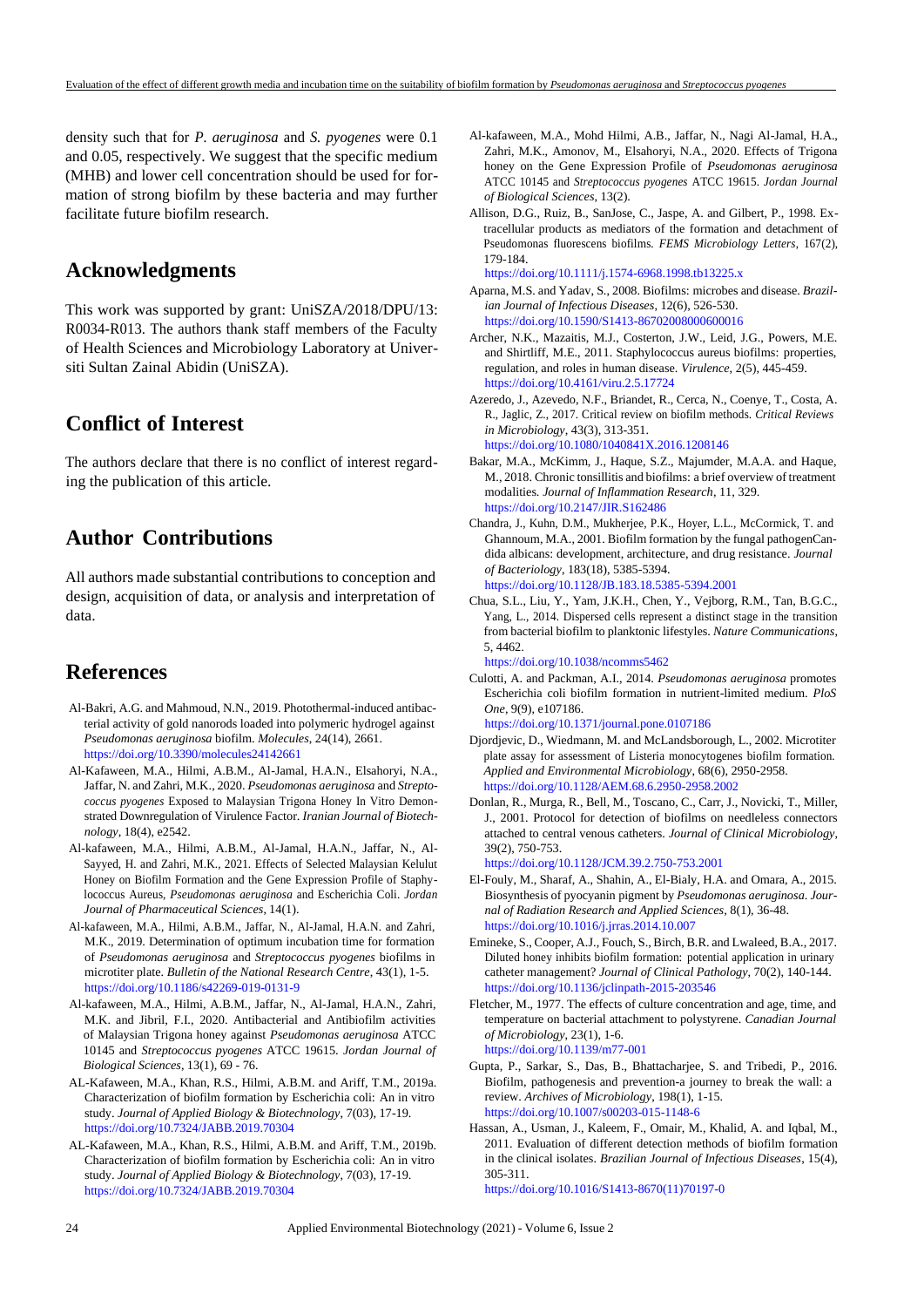- <span id="page-6-5"></span>H*φ*iby, N., Ciofu, O., Johansen, H.K., Song, Z.J., Moser, C., Jensen, P.∅, Bjarnsholt, T., 2011. The clinical impact of bacterial biofilms. *International Journal of Oral Science*, 3(2), 55. <https://doi.org/10.4248/IJOS11026>
- <span id="page-6-26"></span>Hood, S.K. and Zottola, E.A., 1997. Growth media and surface conditioning influence the adherence of Pseudomonas fragi, Salmonella typhimurium, and Listeria monocytogenes cells to stainless steel. *Journal of Food Protection*, 60(9), 1034-1037. <https://doi.org/10.4315/0362-028X-60.9.1034>
- <span id="page-6-31"></span>Hoštacká, A., Čižnár, I. and Štefkovičová, M., 2010. Temperature and pH affect the production of bacterial biofilm. *Folia Microbiologica*, 55(1), 75-78.

<https://doi.org/10.1007/s12223-010-0012-y>

- <span id="page-6-19"></span>Fatima, I.J., Mohd Hilmi A.B., Salwani, I., Lavaniya, M., 2018. Physicochemical Characteristics of Malaysian Stingless Bee Honey from Trigona Species. *International Medical Journal Malaysia*, 17. <https://doi.org/10.31436/imjm.v17i1.1030>
- <span id="page-6-24"></span>Ismael, N.F., 2013. "Vinegar" as Anti-bacterial Biofilm formed by *Streptococcus pyogenes* Isolated from Recurrent Tonsillitis Patients, in vitro. *Jordan Journal of Biological Sciences*, 147(898), 1-7. <https://doi.org/10.12816/0001532>
- <span id="page-6-27"></span>Iversen, C., Lane, M. and Forsythe, S., 2004. The growth profile, thermotolerance and biofilm formation of Enterobacter sakazakii grown in infant formula milk. *Letters in Applied Microbiology*, 38(5), 378-382. <https://doi.org/10.1111/j.1472-765X.2004.01507.x>
- <span id="page-6-2"></span>Jadhav, A.T. and Tale, V.S., 2015. Isolation and characterization of biofilm forming Streptococcus species from oral flora of cancer patients. *International Journal of Current Microbiology and Applied Science*, 38-47.
- <span id="page-6-20"></span>Jaffar, N., Miyazaki, T. and Maeda, T., 2016. Biofilm formation of periodontal pathogens on hydroxyapatite surfaces: Implications for periodontium damage. *Journal of Biomedical Materials Research*, 104(11), 2873- 2880.

<https://doi.org/10.1002/jbm.a.35827>

<span id="page-6-0"></span>Jain, K., Parida, S., Mangwani, N., Dash, H.R. and Das, S., 2013. Isolation and characterization of biofilm-forming bacteria and associated extracellular polymeric substances from oral cavity. *Annals of Microbiology*, 63(4), 1553-1562.

<https://doi.org/10.1007/s13213-013-0618-9>

- <span id="page-6-22"></span>Jama, C., Abdallah, M., Boukherroub, R., Faille, C. and Chihib, N.-E., 2017. Effect of incubation duration, growth temperature, and abiotic surface type on cell surface properties, adhesion and pathogenicity of biofilm-detached Staphylococcus aureus cells. *AMB Express*, 7(1), 191. <https://doi.org/10.1186/s13568-017-0492-0>
- <span id="page-6-18"></span>Jibril, F.I., Hilmi, A.B.M. and Manivannan, L., 2019. Isolation and characterization of polyphenols in natural honey for the treatment of human diseases. *Bulletin of the National Research Centre*, 43(1), 4. <https://doi.org/10.1186/s42269-019-0044-7>
- <span id="page-6-7"></span>Johansson, L., Thulin, P., Low, D.E. and Norrby-Teglund, A., 2010. Getting under the skin: the immunopathogenesis of *Streptococcus pyogenes* deep tissue infections. *Clinical Infectious Diseases*, 51(1), 58-65. <https://doi.org/10.1086/653116>
- <span id="page-6-9"></span>Kataja, J., Huovinen, P., Efstratiou, A., Perez-Trallero, E., Seppl, H. and Group, M.R.S., 2002. Clonal relationships among isolates of erythromycin-resistant *Streptococcus pyogenes* of different geographical origin. *European Journal of Clinical Microbiology and Infectious Diseases*, 21(8), 589-595. <https://doi.org/10.1007/s10096-002-0771-8>
- <span id="page-6-29"></span>Lemos, M., Borges, A., Teodsio, J., Arajo, P., Mergulho, F., Melo, L. and Simes, M., 2014. The effects of ferulic and salicylic acids on Bacillus cereus and Pseudomonas fluorescens single-and dual-species biofilms. *International Biodeterioration & Biodegradation*, 86, 42-51. <https://doi.org/10.1016/j.ibiod.2013.06.011>
- <span id="page-6-21"></span>Lewis, K., 2001. Riddle of biofilm resistance. *Antimicrobial Agents and Chemotherapy*, 45(4), 999-1007.
	- <https://doi.org/10.1128/AAC.45.4.999-1007.2001>
- <span id="page-6-16"></span><span id="page-6-15"></span>Longo, F., Vuotto, C. and Donelli, G., 2014. Biofilm formation in Acinetobacter baumannii. *New Microbiol*, 37(2), 119-127.
- MacFaddin, J., 1985. Media for Isolation-Cultivation-Identification-Maintenance of Medical Bacteria, Vol. 1, Williams and Wilkins, Baltimore Disclaimer: User must ensure suitability of the product (s) in their application prior to use.

<span id="page-6-10"></span>Magnussen, M.D., Gaini, S., Gislason, H. and Kristinsson, K.G., 2016. Antibacterial resistance in *Streptococcus pyogenes* (GAS) from healthy carriers and tonsillitis patients and association with antibacterial sale in the Faroe Islands. *Apmis*.

<https://doi.org/10.1111/apm.12513>

<span id="page-6-6"></span>Mangwani, N., Dash, H.R., Chauhan, A. and Das, S., 2012. Bacterial quorum sensing: functional features and potential applications in biotechnology. *Journal of Molecular Microbiology and Biotechnology*, 22(4), 215-227.

<https://doi.org/10.1159/000341847>

<span id="page-6-28"></span>Merritt, J.H., Kadouri, D.E. and OToole, G.A., 2011. Growing and analyzing static biofilms. *Current Protocols in Microbiology*, 22(1), 1B. 1.1-1B. 1.18.

<https://doi.org/10.1002/9780471729259.mc01b01s22>

<span id="page-6-11"></span>Mohammad A. Al-kafaween, A.B.M.H., Hamid A. Nagi Al-Jamal, Rania M. Al-Groom, Nour A. Elsahoryi and Al-Sayyed, H., 2021. Potential Antibacterial Activity Of Yemeni Sidr Honey Against *Pseudomonas aeruginosa* And *Streptococcus pyogenes*. *Anti-Infective Agents*, 19(4), 1-15.

<https://doi.org/10.2174/2211352519666210319100204>

<span id="page-6-3"></span>Mohammad A. Al-kafaween, A.B.M.H., Hamid Ali Nagi Al-Jamal., 2021. The Beneficial Effects of Stingless Bee Kelulut Honey Against *Pseudomonas aeruginosa* and *Streptococcus pyogenes* Planktonic and Biofilm. *Tropical Journal of Natural Product Research*, 5(10), 1788- 1796.

<https://doi.org/10.26538/tjnpr/v5i10.15>

- <span id="page-6-1"></span>Mohammad A. Al-kafaween , H.A.N.A.-J., Abu Bakar Mohd Hilmi , Nour Amin Elsahoryi , Norzawani Jaffar, Mohd Khairi Zahri., 2020. Antibacterial properties of selected Malaysian Tualang honey against *Pseudomonas aeruginosa* and *Streptococcus pyogenes*. *Iranian Journal of microbiology*, 12(6), 565-576. <https://doi.org/10.18502/ijm.v12i6.5031>
- <span id="page-6-14"></span>Mueller, J.H. and Hinton, J., 1941. A protein-free medium for primary isolation of the gonococcus and meningococcus. *Proceedings of the Society for Experimental Biology and Medicine*, 48(1), 330-333. <https://doi.org/10.3181/00379727-48-13311>
- <span id="page-6-4"></span>Nyenje, M.E., Green, E. and Ndip, R.N., 2013. Evaluation of the effect of different growth media and temperature on the suitability of biofilm formation by Enterobacter cloacae strains isolated from food samples in South Africa. *Molecules*, 18(8), 9582-9593. <https://doi.org/10.3390/molecules18089582>
- <span id="page-6-12"></span>Palanisamy, N.K., Ferina, N., Amirulhusni, A.N., Mohd-Zain, Z., Hussaini, J., Ping, L.J. and Durairaj, R., 2014. Antibiofilm properties of chemically synthesized silver nanoparticles found against *Pseudomonas aeruginosa*. *Journal of Nanobiotechnology*, 12(1), 2. <https://doi.org/10.1186/1477-3155-12-2>
- <span id="page-6-30"></span><span id="page-6-8"></span>Priya, S. and Brundha, S., 2013. Biofilm Formation by Streptococcus Serotypes on Dental Plaques.
- Rohde, M. and Cleary, P.P., 2016. Adhesion and invasion of *Streptococcus pyogenes* into host cells and clinical relevance of intracellular streptococci.
- <span id="page-6-23"></span>Rossi, C., Chaves-Lpez, C., Serio, A., Goffredo, E., Goga, B.T.C. and Paparella, A., 2016. Influence of incubation conditions on biofilm formation by Pseudomonas fluorescens isolated from dairy products and dairy manufacturing plants. *Italian Journal of Food Safety*, 5(3). <https://doi.org/10.4081/ijfs.2016.5793>
- <span id="page-6-13"></span>Sharma, G., Rao, S., Bansal, A., Dang, S., Gupta, S. and Gabrani, R., 2014. *Pseudomonas aeruginosa* biofilm: potential therapeutic targets. Biologicals, 42(1), 1-7. <https://doi.org/10.1016/j.biologicals.2013.11.001>
- <span id="page-6-17"></span>Shehu, A., Ismail, S., Rohin, M.A.K., Harun, A., Aziz, A.A. and Haque, M., 2016. Antifungal Properties of Malaysian Tualang Honey and Stingless Bee Propolis against Candida albicans and Cryptococcus neoformans. *Journal of Applied Pharmaceutical Science*, 6(2), 44-50 <https://doi.org/10.7324/JAPS.2016.60206>
- <span id="page-6-25"></span>Stepanovi, S., Vukovi, D., Daki, I., Savi, B. and vabi-Vlahovi, M., 2000. A modified microtiter-plate test for quantification of staphylococcal biofilm formation. *Journal of Microbiological Methods*, 40(2), 175-179. [https://doi.org/10.1016/S0167-7012\(00\)00122-6](https://doi.org/10.1016/S0167-7012(00)00122-6)